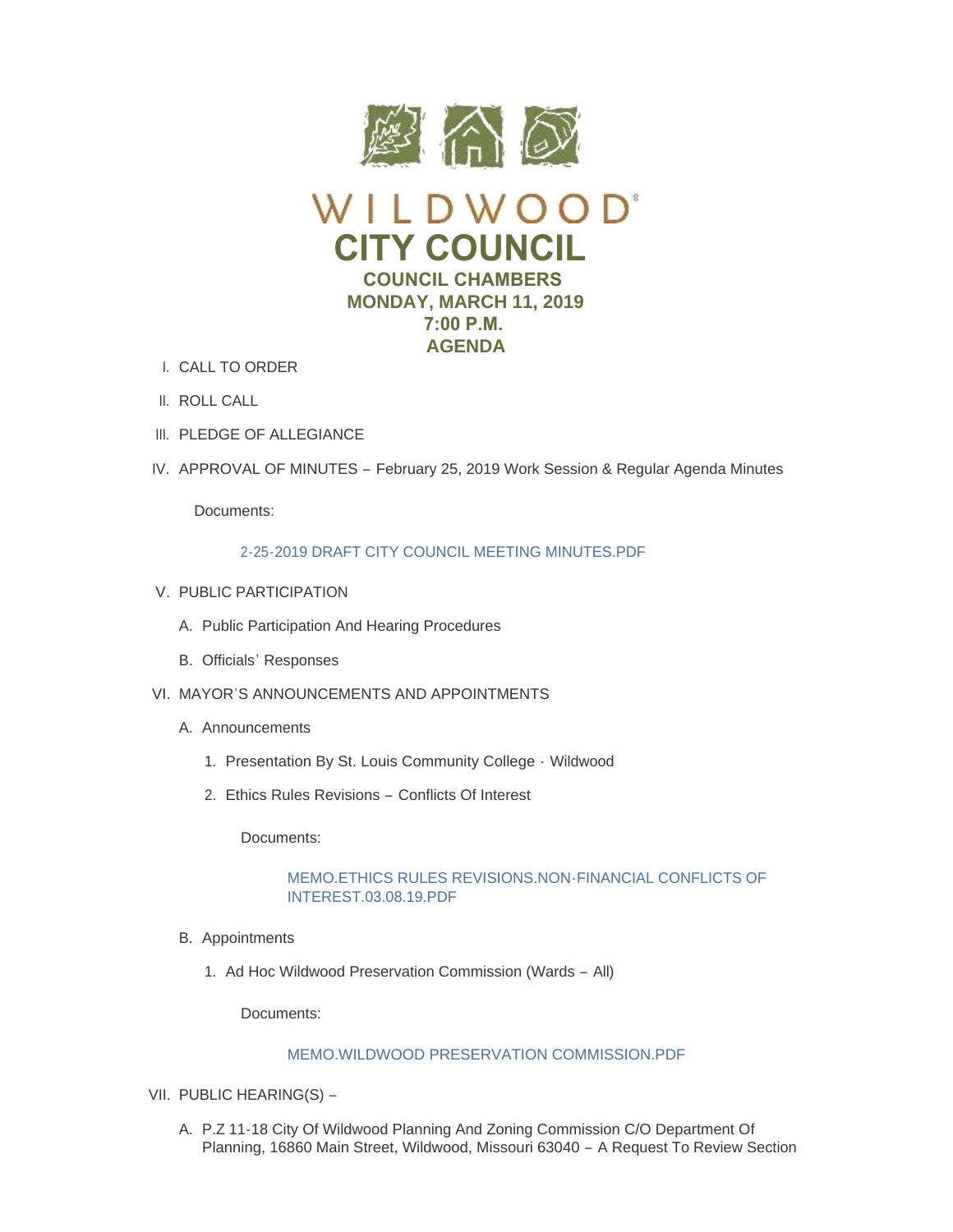415.410 Sign Regulations For "FP", "PS", "NU", And All '"R" Districts, Section 415.420 Sign Regulations For All "C" And "M" Districts, And Section 415.440 Temporary Signs, Specifically For The Purposes Of Considering Possible Changes To Certain Existing Regulations To Address Comments And Concerns From Members Of The Public Regarding Their Application, And To Review Recent Relevant Legal Developments Regarding The Same. (Wards – All)

Documents:

# PUBLIC HEARING - P.Z. 11-18 - SIGN REGULATIONS PDF

- VIII. LEGISLATION
	- UNFINISHED BUSINESS None A.
	- B. NEW BUSINESS
		- BILL #2450 1.

AN ORDINANCE BY THE CITY COUNCIL OF THE CITY OF WILDWOOD, MISSOURI AUTHORIZING THE MAYOR OF THE CITY OF WILDWOOD, MISSOURI TO ACCEPT AN AREA OF EXCESS RIGHT-OF-WAY FROM THE MISSOURI HIGHWAYS AND TRANSPORTATION COMMISSION, WHICH IS SITUATED AT THE INTERSECTION OF TAYLOR ROAD AND STATE ROUTE 100, FOR PUBLIC USE PURPOSES BY THIS COMMUNITY. (First Reading) *Recommended by the Departments of Planning and Public Works* (Ward Five) Direct Budgetary Impact: Nominal

Documents:

#### [BILL 2450.PDF](https://www.cityofwildwood.com/AgendaCenter/ViewFile/Item/19357?fileID=25648)

BILL #2451 2.

AN ORDINANCE BY THE CITY COUNCIL OF THE CITY OF WILDWOOD GRANTING APPROVAL OF A REPLACEMENT DEPOSIT AGREEMENT FOR THE "*OLD STATE PLACE*" SUBDIVISION [PLAT BOOK 363; PAGE 191-192]; AN EIGHT (8) LOT RESIDENTIAL DEVELOPMENT LOCATED UPON AN APPROXIMATELY SIX (6) ACRE TRACT OF LAND THAT IS CONTAINED IN SECTION 7, TOWNSHIP 44 NORTH, RANGE 4 EAST, CITY OF WILDWOOD, ST. LOUIS COUNTY, MISSOURI AND, MORE SPECIFICALLY, SITUATED ON THE NORTH SIDE OF OLD STATE ROAD, WEST OF RIDGE ROAD, FOR THE PURPOSES OF ALLOWING THE DEVELOPER ADDITIONAL TIME TO COMPLETE REQUIRED IMPROVEMENTS ASSOCIATED WITH THE PROJECT. (First Reading) *Recommended by the Department of Planning* (Ward – Seven) Direct Budgetary Impact: None

Documents:

#### [BILL 2451.PDF](https://www.cityofwildwood.com/AgendaCenter/ViewFile/Item/19358?fileID=25649)

BILL #2452 3.

AN ORDINANCE BY THE CITY COUNCIL OF THE CITY OF WILDWOOD, MISSOURI AUTHORIZING THE DIVISION OF EIGHTY (80) ACRE TRACT OF LAND, ADDRESSED AS 4452 FOX CREEK ROAD [LOCATOR NUMBER 27Y240023], WHICH IS LOCATED IN THE SOUTH HALF OF THE NORTHWEST QUARTER OF SECTION 29, TOWNSHIP 44 NORTH, RANGE 3 EAST, CITY OF WILDWOOD, ST. LOUIS COUNTY, MISSOURI, AND MORE SPECIFICALLY SITUATED ON THE EAST SIDE OF FOX CREEK ROAD, SOUTH OF STATE ROUTE 100, FOR THE PURPOSES OF SUBDIVIDING IT INTO TWO (2) PARCELS OF GROUND, HEREAFTER TO BE KNOWN AS LOTS 1 AND 2 OF CIRCLE G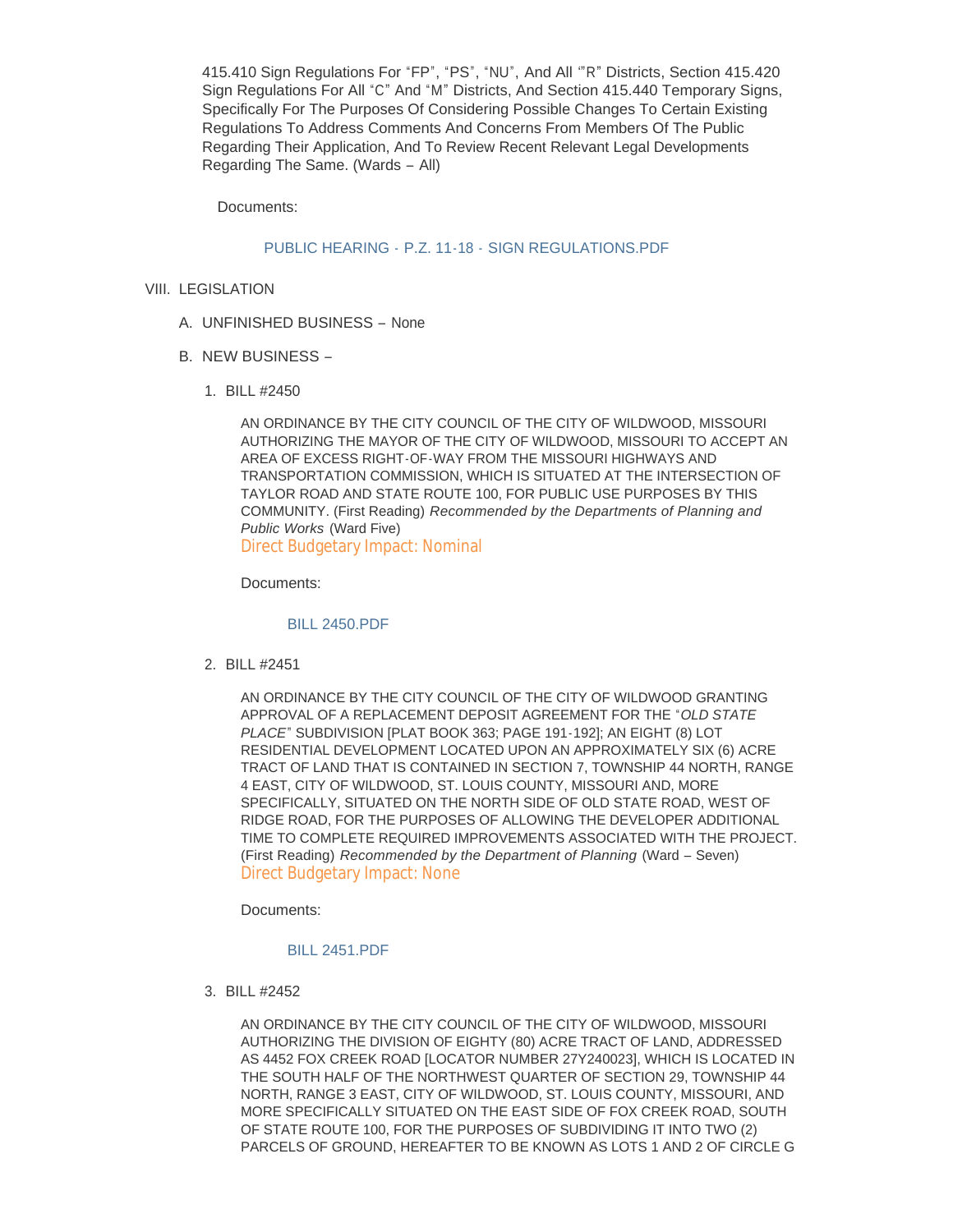RANCH, WITH THE SIZES OF THE RESULTANT PROPERTIES BEING 70.363 ACRES AND 10.145 ACRES IN AREA. (First Reading) *Recommended by the Department of Planning* (Ward – Six) Direct Budgetary Impact: None

Documents:

## [BILL 2452.PDF](https://www.cityofwildwood.com/AgendaCenter/ViewFile/Item/19359?fileID=25651)

BILL #2453 4.

AN ORDINANCE BY THE CITY COUNCIL OF THE CITY OF WILDWOOD, MISSOURI AUTHORIZING THE CO-INTERIM CITY ADMINISTRATORS OF THE CITY OF WILDWOOD, MISSOURI, ON BEHALF OF THIS COMMUNITY, TO AUTHORIZE AND EXECUTE A CONTRACT WITH GAEHLE CONTRACTING SERVICES FOR SITE PREPARATION WORK, IMPROVEMENT INSTALLATIONS, AND OTHER INCIDENTAL ITEMS NECESSARY FOR THE DEVELOPMENT OF THE RELOCATED COMMUNITY GARDEN THE WILDWOOD CITY HALL PROPERTY. (First Reading) *Recommended by the Department of Planning and Parks* (Wards – All) Direct Budgetary Impact: \$60,000.00

Documents:

### [BILL 2453.PDF](https://www.cityofwildwood.com/AgendaCenter/ViewFile/Item/19375?fileID=25660)

BILL #2454 5.

AN ORDINANCE OF THE CITY OF WILDWOOD, MISSOURI, PROVIDING FOR THE COMPENSATION OF THE OFFICES OF MUNICIPAL JUDGE, PROSECUTING ATTORNEY, CITY TREASURER AND CITY MARSHAL. (First Reading) *Recommended by the Admin / Public Works Committee* (Wards – All) Direct Budgetary Impact: TBD

Documents:

#### [BILL 2454.PDF](https://www.cityofwildwood.com/AgendaCenter/ViewFile/Item/19361?fileID=25655)

BILL #2455 6.

AN ORDINANCE OF THE CITY OF WILDWOOD, MISSOURI, AUTHORIZING THE MAYOR TO NEGOTIATE AND EXECUTE A STREET SIGN INSTALLATION AND MAINTENANCE AGREEMENT ON BEHALF OF THE CITY OF WILDWOOD WITH THE CROWN POINTE ESTATES SUBDIVISON TRUSTEES FOR THE INSTALLATION OF AESTHETIC STREET SIGNS AND POSTS. *Recommended by the Admin / Public Works Committee* (Ward - Eight)

Direct Budgetary Impact: \$ 3,000.00

Documents:

#### [BILL 2455.PDF](https://www.cityofwildwood.com/AgendaCenter/ViewFile/Item/19362?fileID=25656)

- IX. RESOLUTIONS
	- A. RESOLUTION #2019-14

A RESOLUTION AUTHORIZING A CONTRACT WITH FINCH AUDIO, LLC, WHICH WILL PROVIDE EQUIPMENT, SERVICE, LIGHTING, AND AUDIO (SOUND) SERVICES SCHEDULED IN SUPPORT OF CITY OF WILDWOOD EVENTS DURING ELEVEN (11)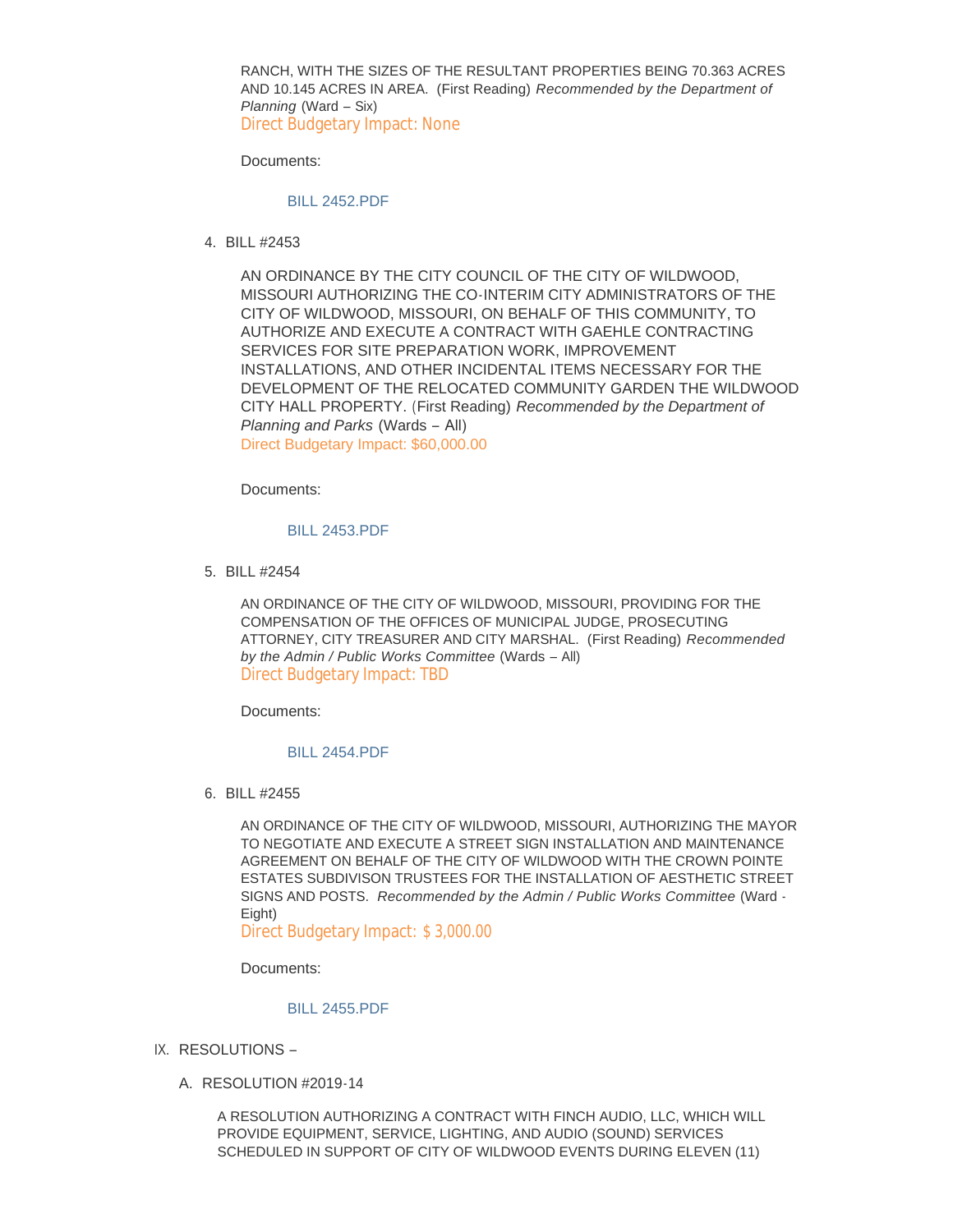CONCERTS IN 2019. *Recommended by the Department of Planning and Parks* (Wards – All)

Direct Budgetary Impact: \$16,000.00

Documents:

## [RESOLUTION 2019-14.PDF](https://www.cityofwildwood.com/AgendaCenter/ViewFile/Item/19364?fileID=25645)

B. RESOLUTION #2019-15

A RESOLUTION BY THE COUNCIL OF THE CITY OF WILDWOOD, MISSOURI, OPPOSING THE PROPOSED "BETTER TOGETHER" PLAN. *Recommended by the Admin / Public Works Committee* (Wards – All) Direct Budgetary Impact: None

Documents:

### [RESOLUTION 2019-15.PDF](https://www.cityofwildwood.com/AgendaCenter/ViewFile/Item/19365?fileID=25657)

# X. MISCELLANEOUS

- A. Receive And File Two (2) Items
	- 1. A Recommendation Report Prepared By The Site Plan Subcommittee Of The Planning And Zoning Commission Regarding Site Development Plan (SDP) And Related Items By The Site Plan Subcommittee Of The Planning And Zoning Commission Regarding P.Z. 7-15 James Edward Hardy, 826 Babler Park Drive, Wildwood, Missouri 63005 – Conditional Use Permit (CUP) For A Private Riding Stable, As Defined By The City's Zoning Ordinance, Which Can Offer Private Riding Lessons To The General Public In The NU Non-Urban Residence District And FPNU Floodplain Non-Urban Residence District, And Governs An Eleven (11) Acre Tract Of Land That Is Located On The Southeast Side Of Babler Park Drive, North Of Pond Road (Locator Number: 20X320136/Street Address: 826 Babler Park Drive). (Ward – One)

Documents:

# RECEIVE AND FILE - P.Z. 7-15 - [JAMES EDWARD HARDY.PDF](https://www.cityofwildwood.com/AgendaCenter/ViewFile/Item/19368?fileID=25646)

2. A Recommendation Report Prepared By The Department Of Planning And Parks For The Planning And Zoning Commission Regarding A Site Development Plan (SDP) And Related Items For P.Z. 19-14 - The Manors At The Meadows Of Cherry Hills, McBride Town Center, L.L.C., C/O Jeannie Aumiller, 16091 Swingley Ridge Road, Suite 300, Chesterfield, Missouri, 63017;

R-4 7,500 square foot Residence District (Town Center "Neighborhood General District"), with a Planned Residential Development Overlay District (PRD); south side of Manchester Road, at Cherry Hills Meadows Drive (Locator Numbers 24V640065 and 24V640076/Street Addresses: 16612 Manchester Road and 102 Cherry Hills Meadows Drive), which supports a favorable action on a proposed bridge crossing in conjunction with the developer's required public space dedication and obligation that was assessed for this thirty-eight (38) lot residential subdivision situated in the Town Center Area. (Ward – Eight)

Documents: